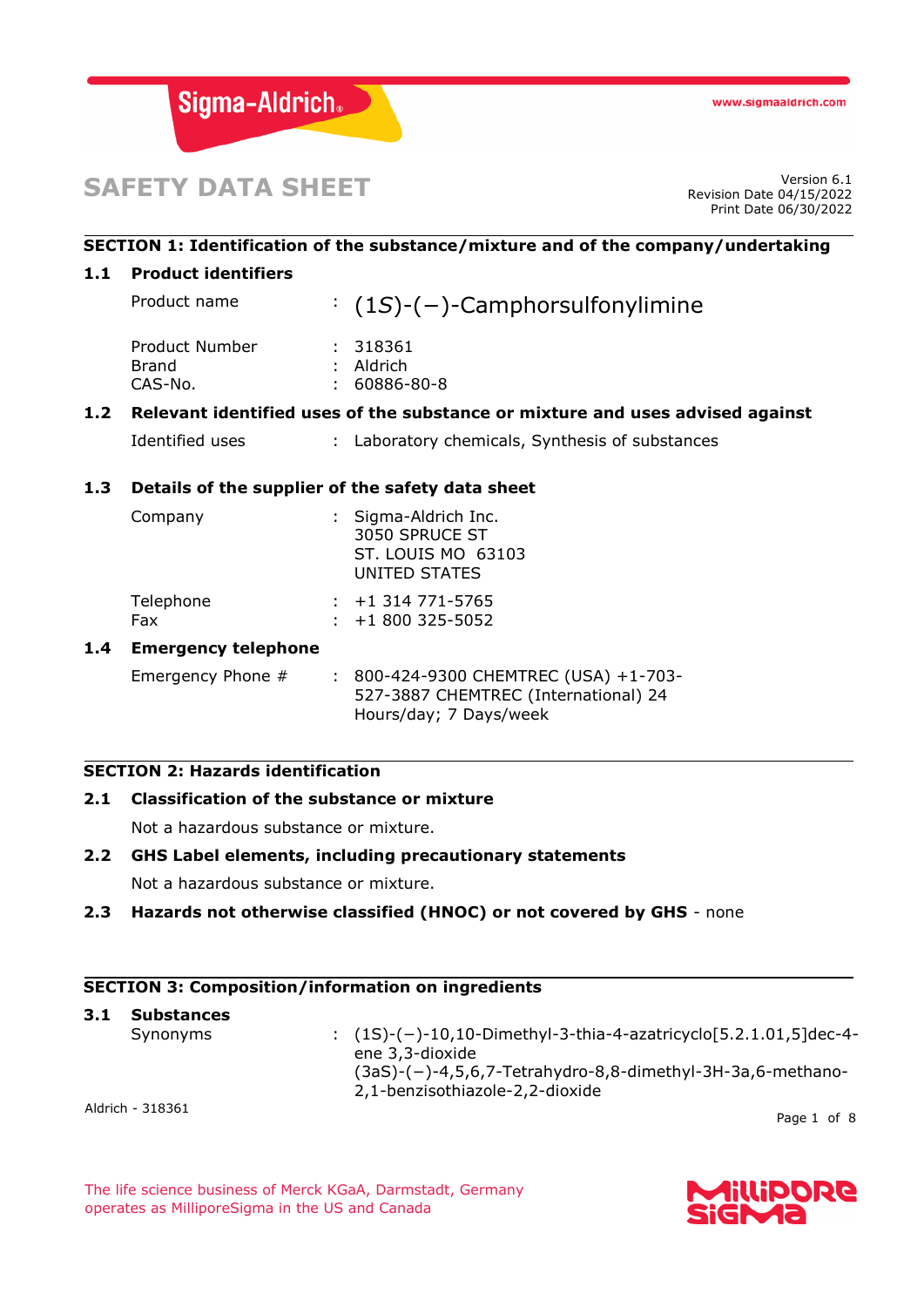| Formula          | : $C_{10}H_{15}NO_2S$ |
|------------------|-----------------------|
| Molecular weight | $: 213.30$ g/mol      |
| CAS-No.          | : 60886-80-8          |

No components need to be disclosed according to the applicable regulations.

### **SECTION 4: First aid measures**

### **4.1 Description of first-aid measures**

### **If inhaled**

If breathed in, move person into fresh air. If not breathing, give artificial respiration.

### **In case of skin contact**

Wash off with soap and plenty of water.

### **In case of eye contact**

Flush eyes with water as a precaution.

### **If swallowed**

Never give anything by mouth to an unconscious person. Rinse mouth with water.

- **4.2 Most important symptoms and effects, both acute and delayed** The most important known symptoms and effects are described in the labelling (see section 2.2) and/or in section 11
- **4.3 Indication of any immediate medical attention and special treatment needed** No data available

### **SECTION 5: Firefighting measures**

### **5.1 Extinguishing media**

**Suitable extinguishing media** Use water spray, alcohol-resistant foam, dry chemical or carbon dioxide.

## **5.2 Special hazards arising from the substance or mixture**

Carbon oxides Nitrogen oxides (NOx) Sulfur oxides

### **5.3 Advice for firefighters** Wear self-contained breathing apparatus for firefighting if necessary.

**5.4 Further information** No data available

### **SECTION 6: Accidental release measures**

**6.1 Personal precautions, protective equipment and emergency procedures** Avoid dust formation. Avoid breathing vapors, mist or gas. For personal protection see section 8.

### **6.2 Environmental precautions** No special environmental precautions required.

Aldrich - 318361

Page 2 of 8

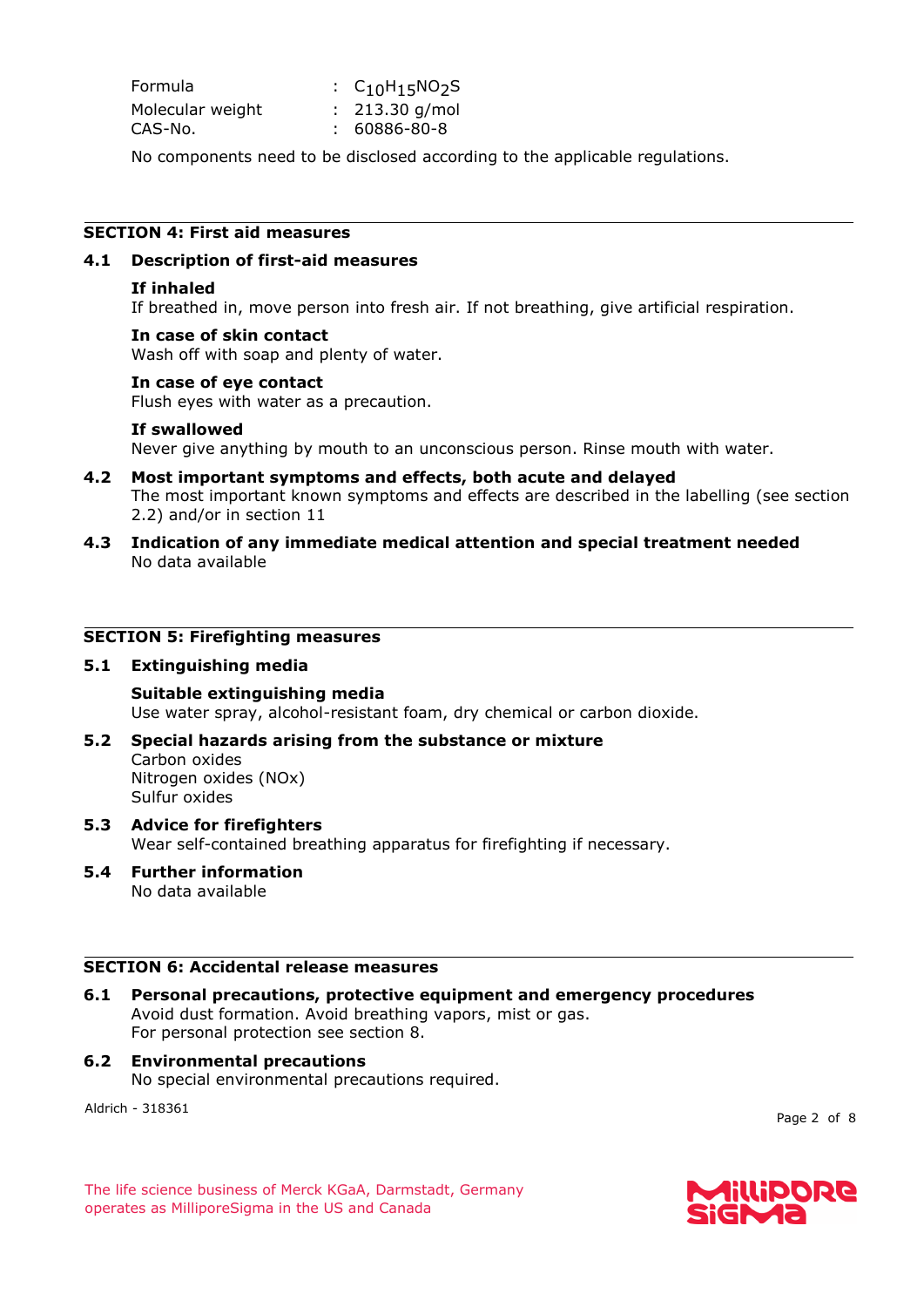- **6.3 Methods and materials for containment and cleaning up** Sweep up and shovel. Keep in suitable, closed containers for disposal.
- **6.4 Reference to other sections** For disposal see section 13.

### **SECTION 7: Handling and storage**

### **7.1 Precautions for safe handling**

### **Advice on safe handling**

Further processing of solid materials may result in the formation of combustible dusts. The potential for combustible dust formation should be taken into consideration before additional processing occurs.

### **Advice on protection against fire and explosion**

Provide appropriate exhaust ventilation at places where dust is formed.

#### **Hygiene measures**

General industrial hygiene practice. For precautions see section 2.2.

### **7.2 Conditions for safe storage, including any incompatibilities**

#### **Storage conditions**

Keep container tightly closed in a dry and well-ventilated place.

## **Storage class**

Storage class (TRGS 510): 13: Non Combustible Solids

### **7.3 Specific end use(s)**

Apart from the uses mentioned in section 1.2 no other specific uses are stipulated

### **SECTION 8: Exposure controls/personal protection**

#### **8.1 Control parameters**

### **Ingredients with workplace control parameters**

Contains no substances with occupational exposure limit values.

### **8.2 Exposure controls**

### **Appropriate engineering controls**

General industrial hygiene practice.

### **Personal protective equipment**

### **Eye/face protection**

Use equipment for eye protection tested and approved under appropriate government standards such as NIOSH (US) or EN 166(EU).

#### **Skin protection**

Handle with gloves. Gloves must be inspected prior to use. Use proper glove removal technique (without touching glove's outer surface) to avoid skin contact with this product. Dispose of contaminated gloves after use in accordance with applicable laws and good laboratory practices. Wash and dry hands.

Full contact Material: Nitrile rubber

Aldrich - 318361

Page 3 of 8

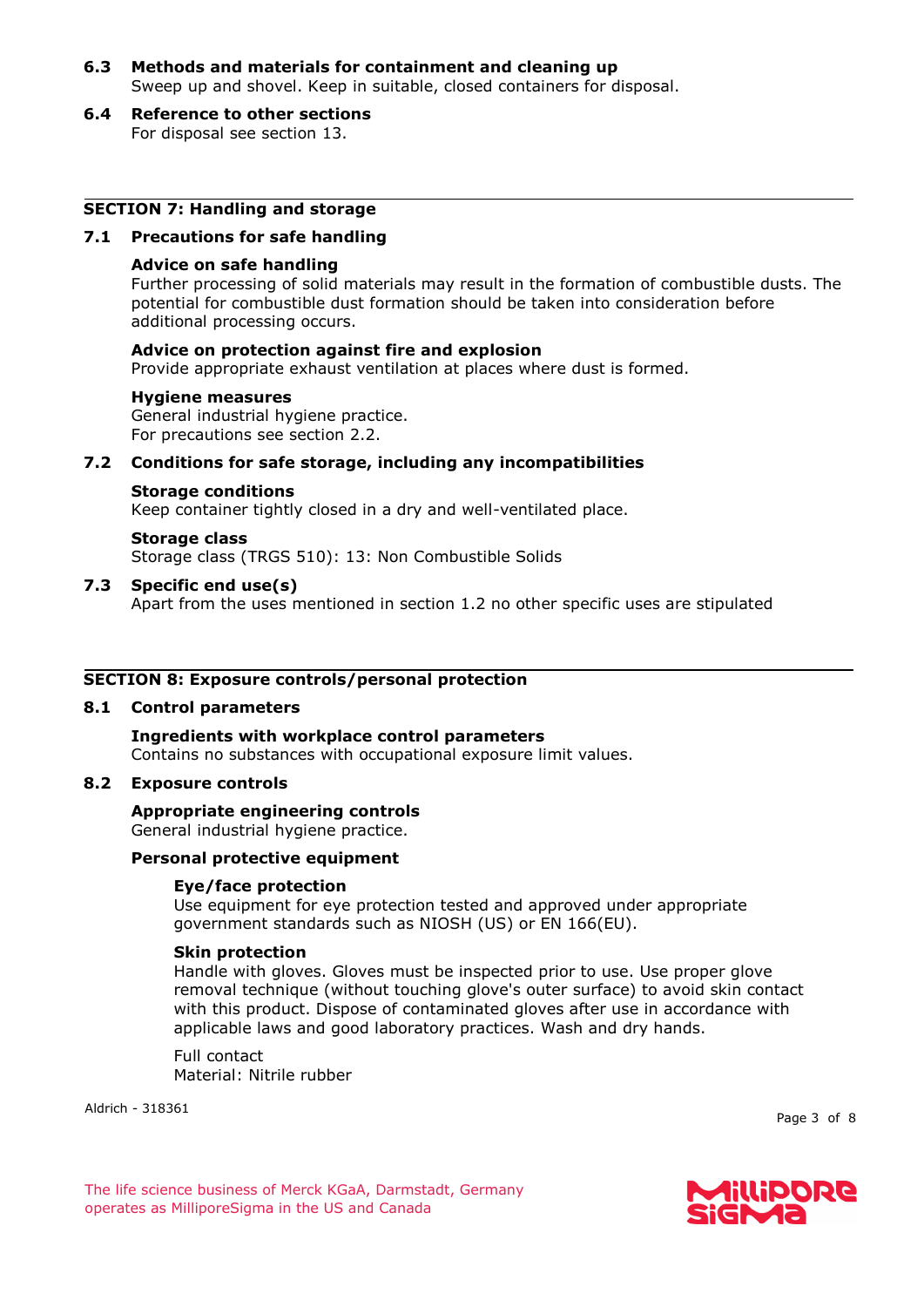Minimum layer thickness: 0.11 mm Break through time: 480 min Material tested:Dermatril® (KCL 740 / Aldrich Z677272, Size M)

Splash contact Material: Nitrile rubber Minimum layer thickness: 0.11 mm Break through time: 480 min Material tested:Dermatril® (KCL 740 / Aldrich Z677272, Size M)

data source: KCL GmbH, D-36124 Eichenzell, phone +49 (0)6659 87300, e-mail sales@kcl.de, test method: EN374

If used in solution, or mixed with other substances, and under conditions which differ from EN 374, contact the supplier of the EC approved gloves. This recommendation is advisory only and must be evaluated by an industrial hygienist and safety officer familiar with the specific situation of anticipated use by our customers. It should not be construed as offering an approval for any specific use scenario.

### **Body Protection**

Choose body protection in relation to its type, to the concentration and amount of dangerous substances, and to the specific work-place., The type of protective equipment must be selected according to the concentration and amount of the dangerous substance at the specific workplace.

### **Respiratory protection**

Respiratory protection is not required. Where protection from nuisance levels of dusts are desired, use type N95 (US) or type P1 (EN 143) dust masks. Use respirators and components tested and approved under appropriate government standards such as NIOSH (US) or CEN (EU).

### **Control of environmental exposure**

No special environmental precautions required.

### **SECTION 9: Physical and chemical properties**

### **9.1 Information on basic physical and chemical properties**

| a) | Appearance                                 | Form: crystalline<br>Color: white                       |
|----|--------------------------------------------|---------------------------------------------------------|
| b) | Odor                                       | No data available                                       |
| C) | Odor Threshold                             | No data available                                       |
| d) | рH                                         | No data available                                       |
| e) | Melting<br>point/freezing point            | Melting point/range: 228 - 230 °C (442 - 446 °F) - lit. |
| f) | Initial boiling point<br>and boiling range | No data available                                       |
| g) | Flash point                                | ()No data available                                     |
| h) | Evaporation rate                           | No data available                                       |
| i) | Flammability (solid,<br>gas)               | No data available                                       |
| 1) | Upper/lower                                | No data available                                       |

Aldrich - 318361

Page 4 of 8

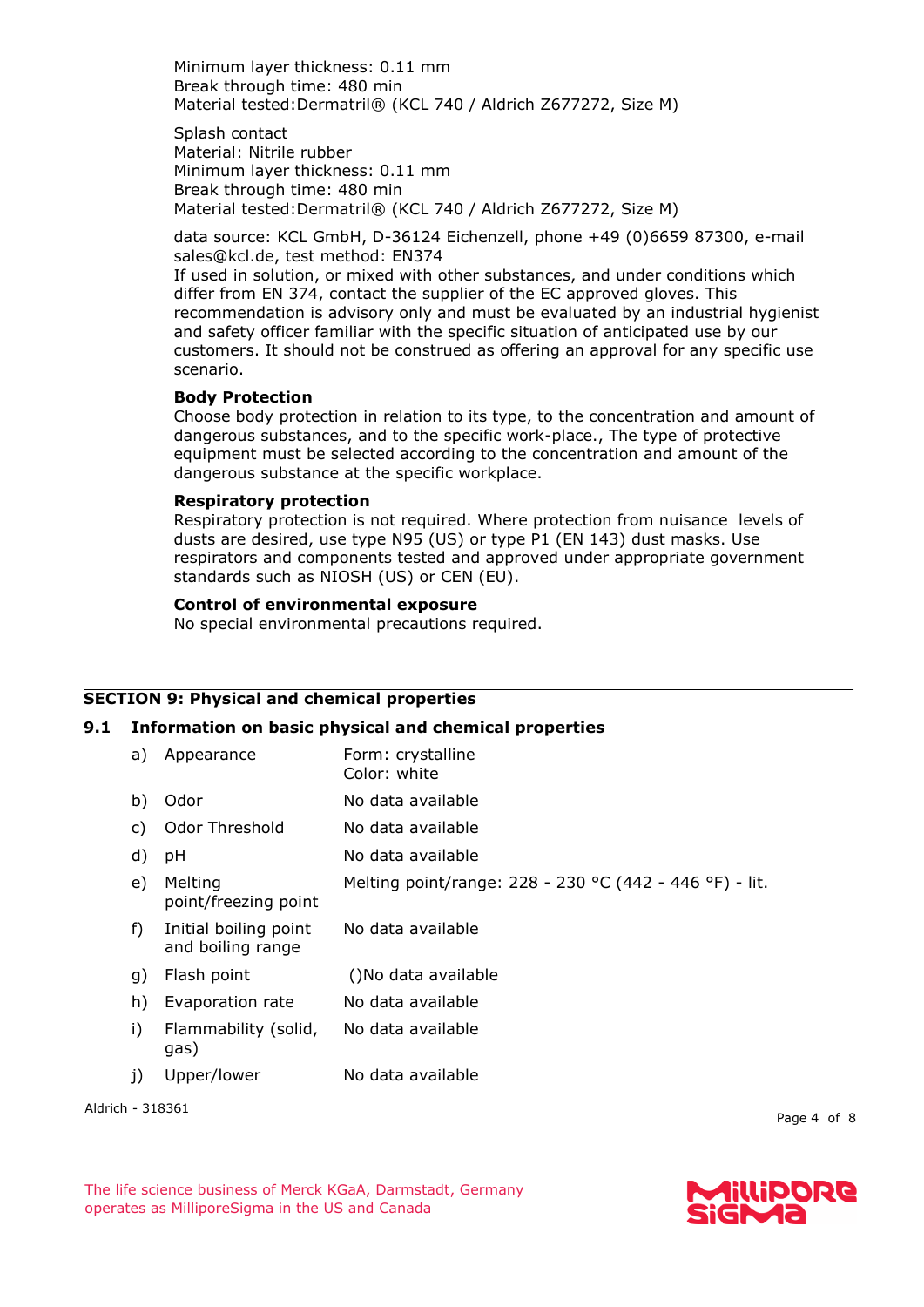flammability or explosive limits

- k) Vapor pressure No data available
- l) Vapor density No data available m) Density No data available
- Relative density No data available
- n) Water solubility No data available
- o) Partition coefficient: n-octanol/water No data available
- p) Autoignition temperature No data available
- q) Decomposition temperature No data available
- r) Viscosity No data available
- s) Explosive properties No data available
- t) Oxidizing properties No data available

#### **9.2 Other safety information** No data available

### **SECTION 10: Stability and reactivity**

**10.1 Reactivity** No data available

### **10.2 Chemical stability** Stable under recommended storage conditions.

- **10.3 Possibility of hazardous reactions** No data available
- **10.4 Conditions to avoid** No data available
- **10.5 Incompatible materials** Strong oxidizing agents
- **10.6 Hazardous decomposition products** In the event of fire: see section 5

### **SECTION 11: Toxicological information**

### **11.1 Information on toxicological effects**

#### **Acute toxicity**

Oral: No data available Inhalation: No data available Dermal: No data available No data available

Aldrich - 318361

Page 5 of 8

The life science business of Merck KGaA, Darmstadt, Germany operates as MilliporeSigma in the US and Canada

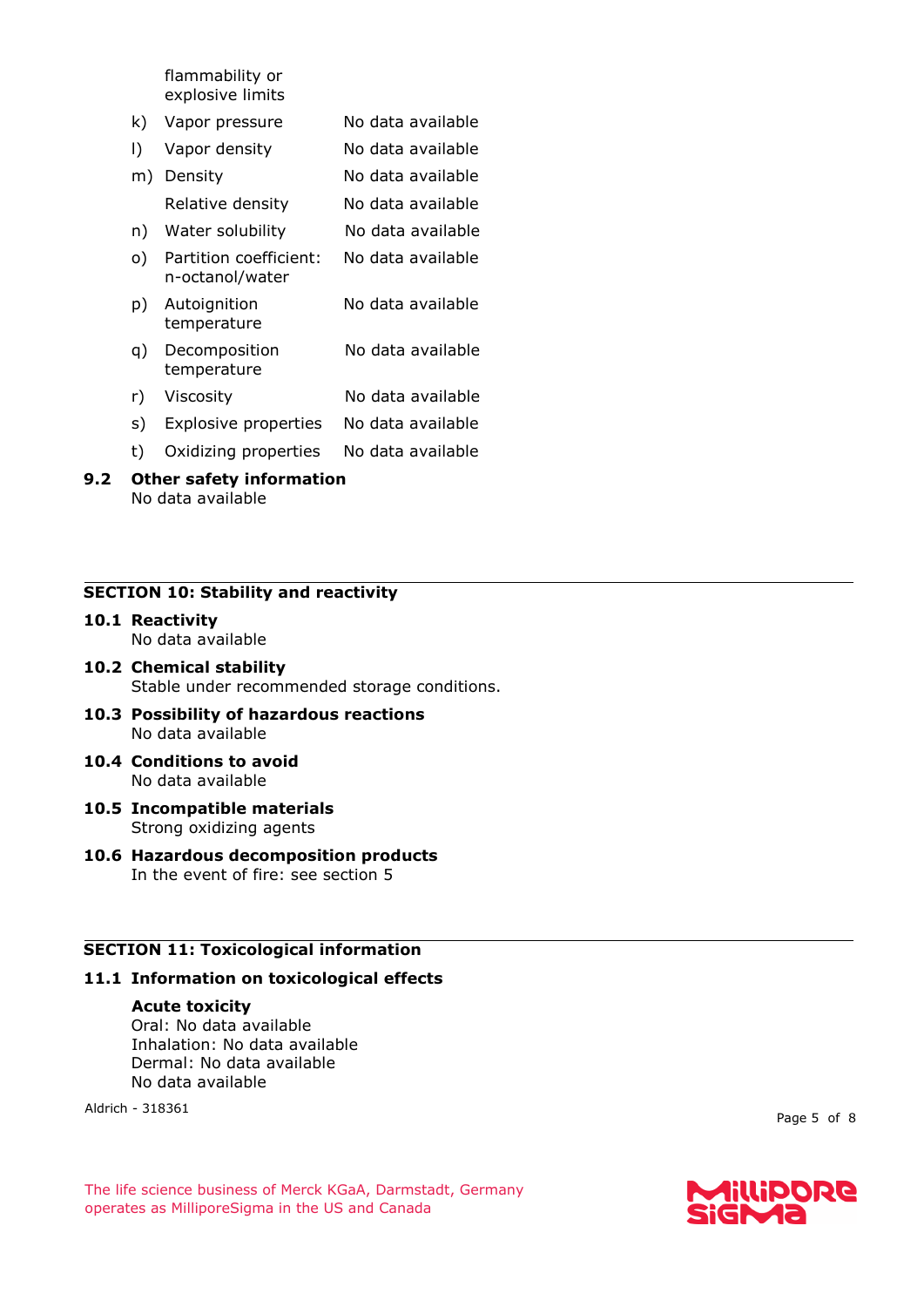### **Skin corrosion/irritation**

No data available

**Serious eye damage/eye irritation**

No data available

### **Respiratory or skin sensitization**

No data available

### **Germ cell mutagenicity**

No data available

#### **Carcinogenicity**

- IARC: No ingredient of this product present at levels greater than or equal to 0.1% is identified as probable, possible or confirmed human carcinogen by IARC.
- NTP: No ingredient of this product present at levels greater than or equal to 0.1% is identified as a known or anticipated carcinogen by NTP.
- OSHA: No component of this product present at levels greater than or equal to 0.1% is on OSHA's list of regulated carcinogens.

#### **Reproductive toxicity**

No data available No data available

#### **Specific target organ toxicity - single exposure** No data available

**Specific target organ toxicity - repeated exposure** No data available

### **Aspiration hazard**

No data available

### **11.2 Additional Information**

To the best of our knowledge, the chemical, physical, and toxicological properties have not been thoroughly investigated.

### **SECTION 12: Ecological information**

## **12.1 Toxicity**

No data available

- **12.2 Persistence and degradability** No data available
- **12.3 Bioaccumulative potential** No data available
- **12.4 Mobility in soil** No data available
- **12.5 Results of PBT and vPvB assessment** PBT/vPvB assessment not available as chemical safety assessment not required/not conducted
- **12.6 Endocrine disrupting properties** No data available

Aldrich - 318361

Page 6 of 8

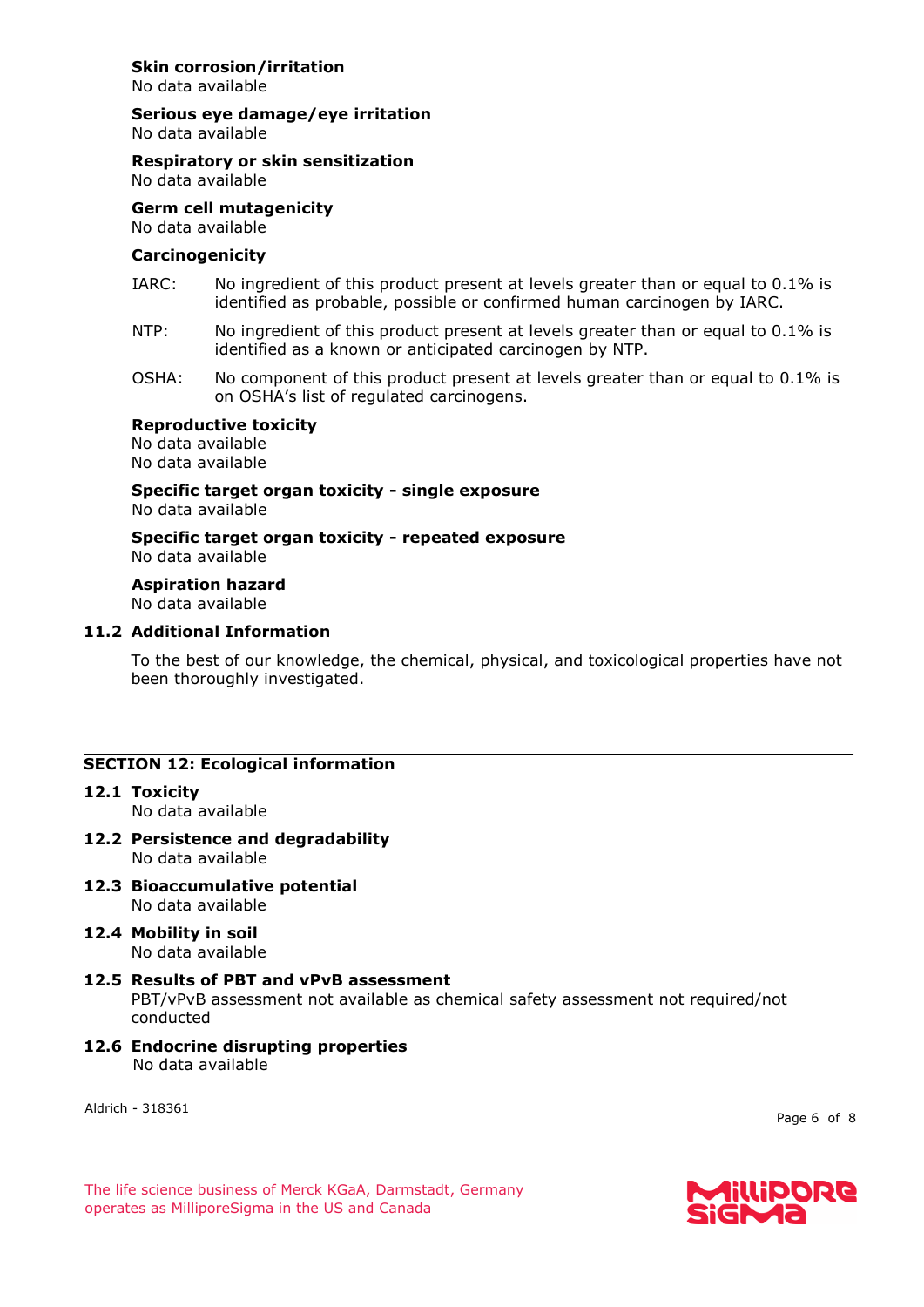### **12.7 Other adverse effects**

No data available

### **SECTION 13: Disposal considerations**

### **13.1 Waste treatment methods**

### **Product**

Offer surplus and non-recyclable solutions to a licensed disposal company.

### **Contaminated packaging**

Dispose of as unused product.

### **SECTION 14: Transport information**

### **DOT (US)**

Not dangerous goods

**IMDG**

Not dangerous goods

**IATA**

Not dangerous goods

### **Further information**

Not classified as dangerous in the meaning of transport regulations.

### **SECTION 15: Regulatory information**

### **SARA 302 Components**

No chemicals in this material are subject to the reporting requirements of SARA Title III, Section 302.

### **SARA 313 Components**

This material does not contain any chemical components with known CAS numbers that exceed the threshold (De Minimis) reporting levels established by SARA Title III, Section 313.

### **SARA 311/312 Hazards**

No SARA Hazards

#### **Massachusetts Right To Know Components**

No components are subject to the Massachusetts Right to Know Act.

#### **Pennsylvania Right To Know Components**  $(3aC,6R)$ -4,5,6,7-tetrahydro-8,8-dimethyl-3H-3a,6-CAS-No.

| $(3aS, 6R)$ -4,5,6,7-tetrahydro-8,8-dimethyl-3H-3a,6-<br>methano-2,1-benzisothiazole-2,2-dioxide | CAS-No.<br>60886-80-8 | <b>Revision Date</b> |
|--------------------------------------------------------------------------------------------------|-----------------------|----------------------|
|                                                                                                  |                       |                      |

### **New Jersey Right To Know Components**

| (3aS,6R)-4,5,6,7-tetrahydro-8,8-dimethyl-3H-3a,6- | CAS-No.    | <b>Revision Date</b> |
|---------------------------------------------------|------------|----------------------|
| methano-2,1-benzisothiazole-2,2-dioxide           | 60886-80-8 |                      |

Aldrich - 318361

Page 7 of 8

The life science business of Merck KGaA, Darmstadt, Germany operates as MilliporeSigma in the US and Canada